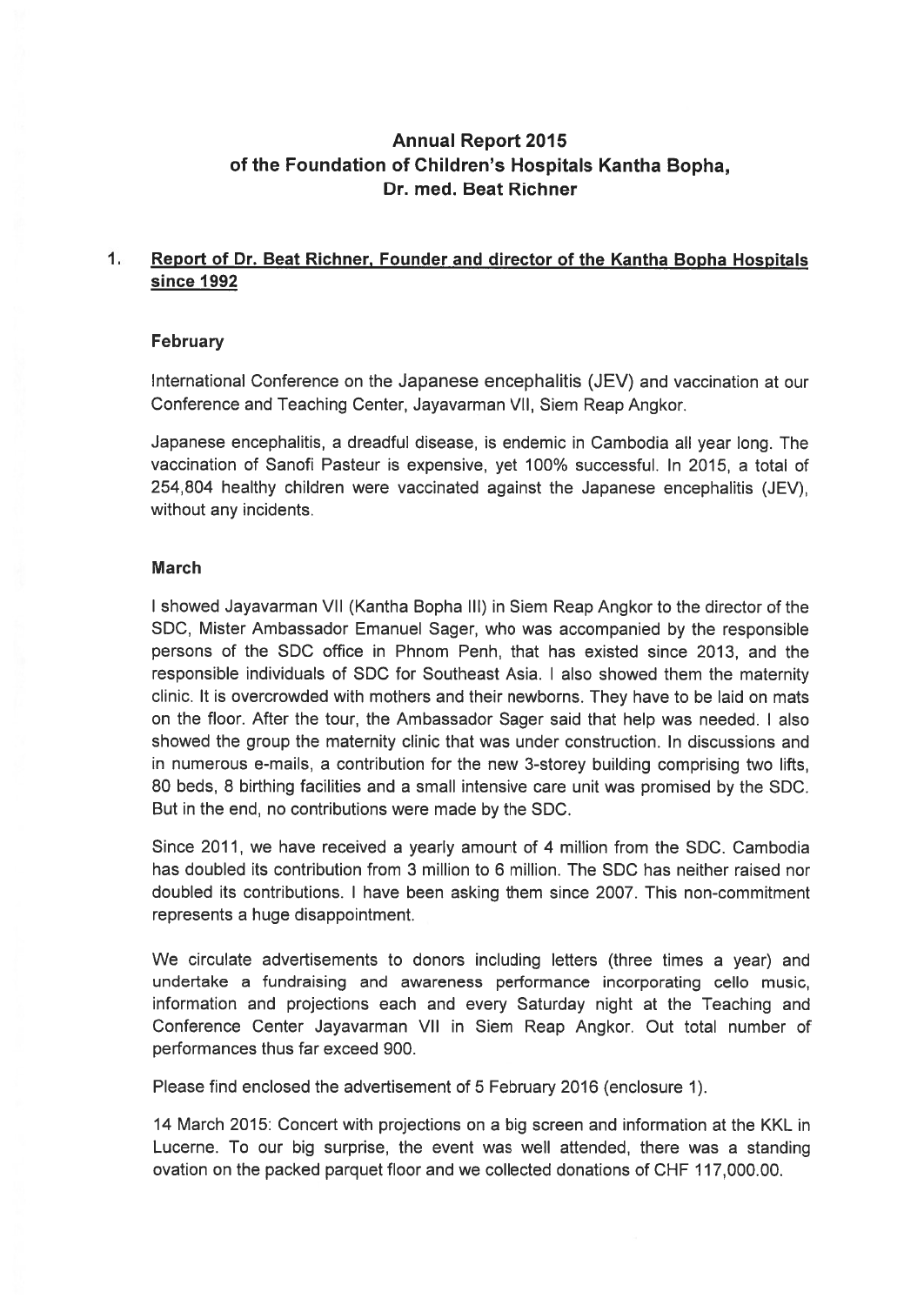## May

Concert and information at the Klosterkirche Einsiedeln.

The 24<sup>th</sup> gala performance of the Circus KNIE for the benefit of Kantha Bopha.

# Successful efforts for <sup>a</sup> mandatory commitment of Kantha Bopha in the Health Ministry:

As lt is weII-known, <sup>a</sup> sub-decree was signed by the Prime Minister Hun Sen on 29 December 2014 which states that Kantha Bopha Hospitals in Phnom Penh and Jayavarman VII in Siem Reap Angkor are each <sup>a</sup> department of the Health Ministry. Professor Ky Santy is the director in Phnom Penh, Professor Yay Chantana is the director in Siem Reap.

## **July**

Following <sup>a</sup> suggestion by the Prime Minister Hun Sen, <sup>a</sup> crucial and binding meeting took place with the Finance Minister and the Health Minister on 22 July 2015. The governmen<sup>t</sup> wants to preserve Kantha Bopha forever in the manner it currently operates: Any treatments are given free of charge and no staff member accepts money from families. Furthermore, no staff member is permitted to work outside of the hospitals including <sup>a</sup> private business ot <sup>a</sup> private clinic.

The welcoming surprising was that 1 was appointed Advisor of the Health Ministry at the rank of <sup>a</sup> Secretary of State on 29 March 2016 (enclosure 2) — this accolade has never occurred before! This appointment demonstrates that the governmen<sup>t</sup> is taking the matter seriously.

## August

Performance at the Grossmunster in Zurich. This short stay in Zurich should be my last trip to Switzerland until 8 May 2016, as the number of patients has risen again.

### Patients in the year 2015:

766,006 ill children were treated as outpatients at the polyclinics.

137,270 seriously ill children had to be hospitalized.

21,474 surgical Operations were carried out.

There were 21,900 births.

Hospitalizations from 1992 up to and including 2015 (enclosure 3).

This profile shows in <sup>a</sup> dramatic way what would have happened without Kantha Bopha, as 80 % of the patients who were hospitalized would not have had <sup>a</sup> chance of survival. Furthermore, thousands would have suffered <sup>a</sup> lifelong disability.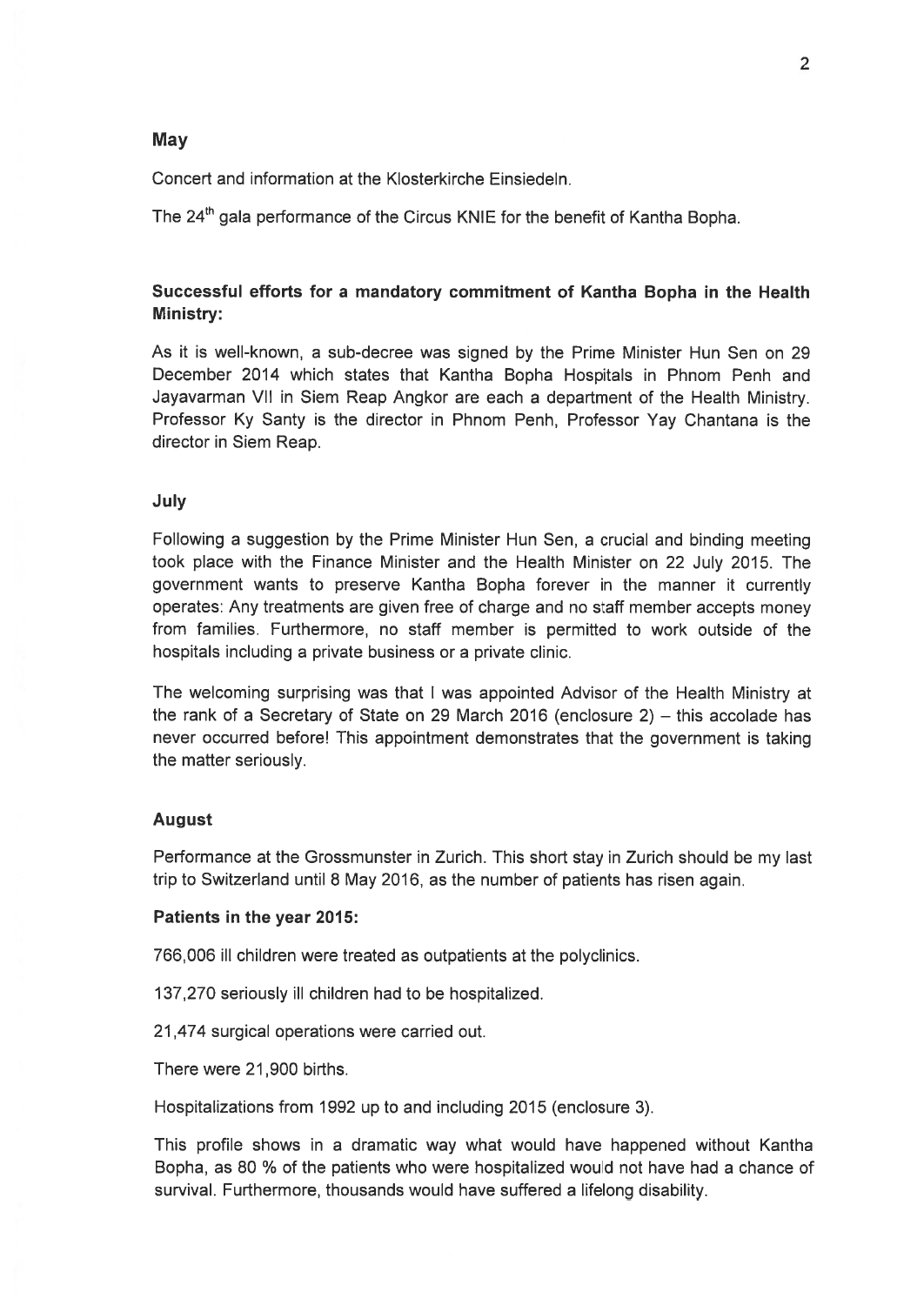#### October

The extension building of the maternity clinic is put into operation.

The costs totalled USD 325 million.

### And to conclude <sup>a</sup> reminiscence:

In October 1996, the freshly built Kantha Bopha II at the royal palace was inaugurated by King Norodom Sihanouk with the attendance of the president of the Confederation, J.-P. Delamuraz. Kantha Bopha 1 had become too small even thought lt had been significantly expanded by <sup>a</sup> large surgery and reanimation department.

The president of the Confederation Delamuraz promised 3 million <sup>a</sup> year. But since then, Kantha Bopha has become 12 times bigger' We have received 3 million <sup>a</sup> year from the SDC since 2007, 4 million every year since 2011, which corresponds to <sup>a</sup> scarce thousandth of the SDC budget.

The president of the Confederation Delamuraz wanted to offer <sup>a</sup> gift of CHF 500,000.00 to Kantha Bopha in 1996. 1 suggested <sup>a</sup> CT Scanner. This is the only device that detects the primary complex of tuberculosis - the main problem in Cambodia — that we had already observed with children in 1975/75, when I was working at the then smaller Kantha Bopha as <sup>a</sup> doctor for the Red Cross — and that was massively spreading under the Khmer Rouge's reign of terror with its 300 prisons, labour camps and concentration camps.

The gift from Delamuraz was prevented by the SDC: lt was stated the SDC was strongly criticised by the WHO in Geneva. lt was luxury and was not in conformity with the economic situation in the country. We nonetheless bought the appliance.

My appointment as Advisor to the Health Ministry with the grade of <sup>a</sup> Secretary of State knocked the sordid doctrine of the WHO for Cambodia over - very late though - after 24 tough years (enclosure 2).

 $\int_{\mathcal{E}}$   $\int_{\mathcal{E}}$   $\int_{\mathcal{E}}$ 

Dr. med. Beat Richner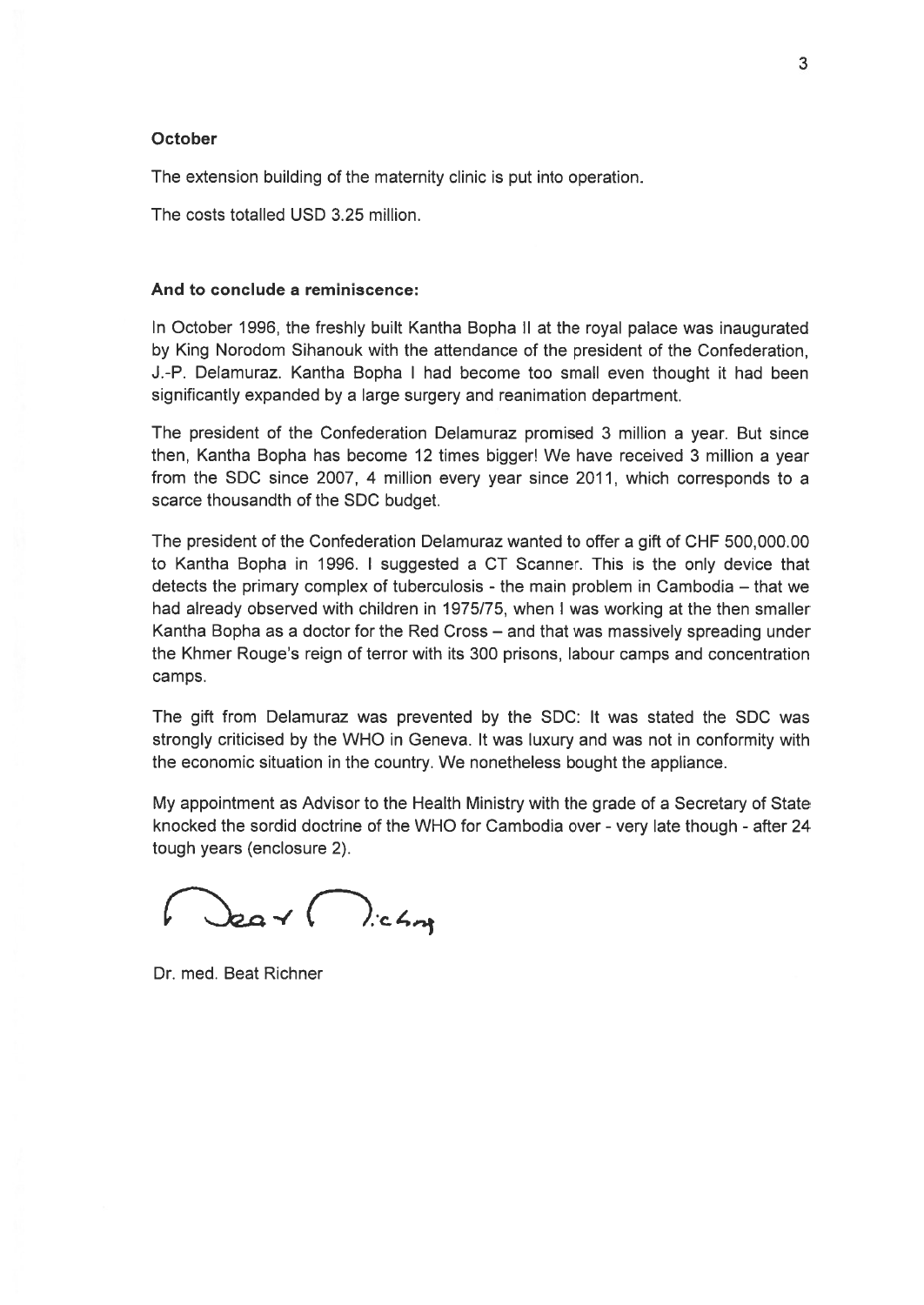## 2. Overview and Project Description

The Foundation of Children's Hospitals Kantha Bopha, Dr. med. Beat Richner, in Zurich (hereinafter 'foundation") has opened five children's hospitals named as Kantha Bopha in Phnom Penh and Siem Reap Angkor (hereinafter the "Kantha Bopha hospitals") in Cambodia under the direction of Dr. Beat Richner since 1992. The biggest maternity clinic in Cambodia was pu<sup>t</sup> into operation in autumn 2015.

The Kantha Bopha hospitals take care of about 85% of all the sick children in Cambodia. 80% of the seriously iii and hospitalized children would not have <sup>a</sup> chance of survival without these hospitals.

The treatment is free of charge for all the children. 80% of the Cambodians are without any means and 80% of our patients come from families with <sup>a</sup> daily income of 1 USD or less. lt is simply impossible for them to pay!

The Kantha Bopha hospitals have the highest correlation worldwide between costs and healing rate. This is why they can also serve as <sup>a</sup> model for poorer countries. In addition, as expressed in figures, they ethically suppor<sup>t</sup> justifiable family <sup>p</sup>lanning resulting in mothers knowing that when their child is seriously ill, they can take them to the Kantha Bopha hospitals for free. Mothers in Cambodia no longer have to <sup>g</sup>ive birth to more than ten children for fear of losing every second child. Our maternity loses only one mother for 16,000 births. As <sup>a</sup> result, mothers giving birth in our maternity, approximately 60 births per day (with expecting mothers coming from all regions of Cambodia), nowadays seldom have more than 3 children.

Kantha Bopha is an unparalleled success story around the world in the health care sector. The Kantha Bopha hospitals have treated 14.4 million ill children since 1992 and 1.7 million seriously ill children have been hospitalized and fully cured.

The Kantha Bopha hospitals are an exemplary model for <sup>a</sup> functioning health care system in one of the poores<sup>t</sup> countries in the world. Kantha Bopha is free of corruption and enjoys a reputation as a refuge for justice and social freedom in Cambodia.

## 2.1. 24years Kantha Bopha

The importance of the Kantha Bopha hospitals can only be explained and understood within the historical context of Cambodia.

King Norodom Sihanouk, who died in October 2012, had the Children's hospital Kantha Bopha in Phnom Penh built in 1962 when he was the head of state. The hospital was named in honour of his daughter Kantha Bopha, who died of leukaemia at infancy.

Up to and until the outbreak of the Vietnam War (1965-1971) and the subsequent Khmer Rouge's reign of terror (1975-1979), Cambodia operated <sup>a</sup> well-developed health care system. The entire infrastructure in Cambodia was completely destroyed by the war and the subsequent civil war and an estimated 1.7 million Cambodians — about <sup>a</sup> quarter of the country's population — were murdered.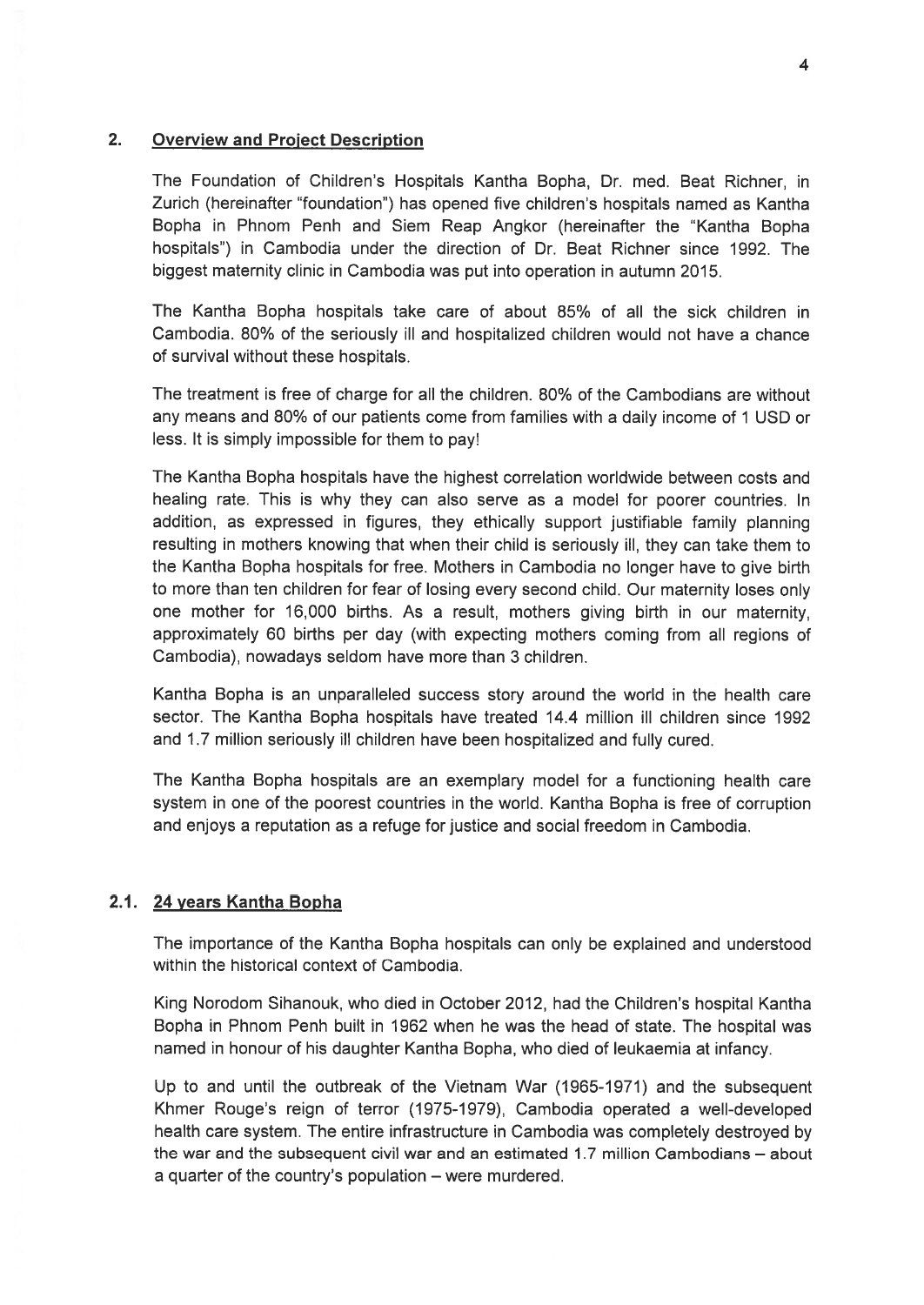During the final negotiations of the Paris Peace Agreement in Paris in September 1991 the well-known Zurich paediatrician Dr. Beat Richner was asked to redevelop Kantha Bopha, <sup>a</sup> <sup>p</sup>lace where he had worked in 1974/75 until the invasion of the Khmer Rouge in Phnom Penh. The newly restored Kantha Bopha was inaugurated early on 22 September 1992 with the participation of King Norodom Sihanouk and Ysushi Akashi (Japan), Chairman of the United Nations Transitional Authority in Cambodia (UNTAC).

The hospital has become <sup>a</sup> successful project. The hospital was soon overburdened. On <sup>a</sup> daily basis the hospital faced more than 20 gravely iii children who could only be treated in the over-loaded intensive care unit, and as <sup>a</sup> result were rejected care. At that time, all the employees were staff of the Ministry of Health. Due to the mass increase of patient volumes, more doctors had to be requested. The Ministry was Iimited in being able to supply adequately trained personnel for our needs. As <sup>a</sup> solution, Dr. Beat Richner began hiring young Cambodian doctors, who completed their internship at Kantha Bopha and who demonstrated grea<sup>t</sup> intelligence and motivation. Today these Cambodian doctors all hold senior managemen<sup>t</sup> positions.

In September 1995 King Norodom Sihanouk confirmed that all medical personnel should be selected by the foundation and had to adhere to a set of specific criteria. Furthermore, he personally allotted <sup>a</sup> plot of land at the royal palace. On 12 October 1996 Kantha Bopha II was inaugurated at this site by King Norodom Sihanouk and the president of the Confederation at the time, J.P. Delamuraz.

In May 1999 King Norodom Sihanouk inaugurated the third hospital in the presence of the Prime Minister Hun Sen: Jayavarman VII (Kantha Bopha III) in Siem Reap Angkor.

Since then the hospital has been expanded five times and now has an X-ray department, <sup>a</sup> laboratory, <sup>a</sup> hospital pharmacy, operating theatres and four wards. The maternity hospital was opened on 9 October 2001.

Kantha Bopha IV (Phnom Penh) was inaugurated in December 2005 and started to operate in January 2006.

In December 2007 Kantha Bopha V in Phnom Penh was inaugurated, after <sup>a</sup> construction period of only 12 months. lt offers <sup>a</sup> ward comprising 300 beds, <sup>a</sup> vaccination clinic, <sup>a</sup> laboratory and an X-ray department.

The hospitals in Siem Reap and Phnom Penh have state-of-the-art equipment offering both MRI and CT scanners.

The new maternity clinic comprising 80 beds, 8 birthing facilities and <sup>a</sup> small intensive care unit started to operate in Siem Reap Angkor in October 2015. The farmer Maternity, where King Sihamoni was born, was renovated in the year 2015. The ground floor will accommodate the archives of medical records and the first floor will house and showcase <sup>a</sup> museum.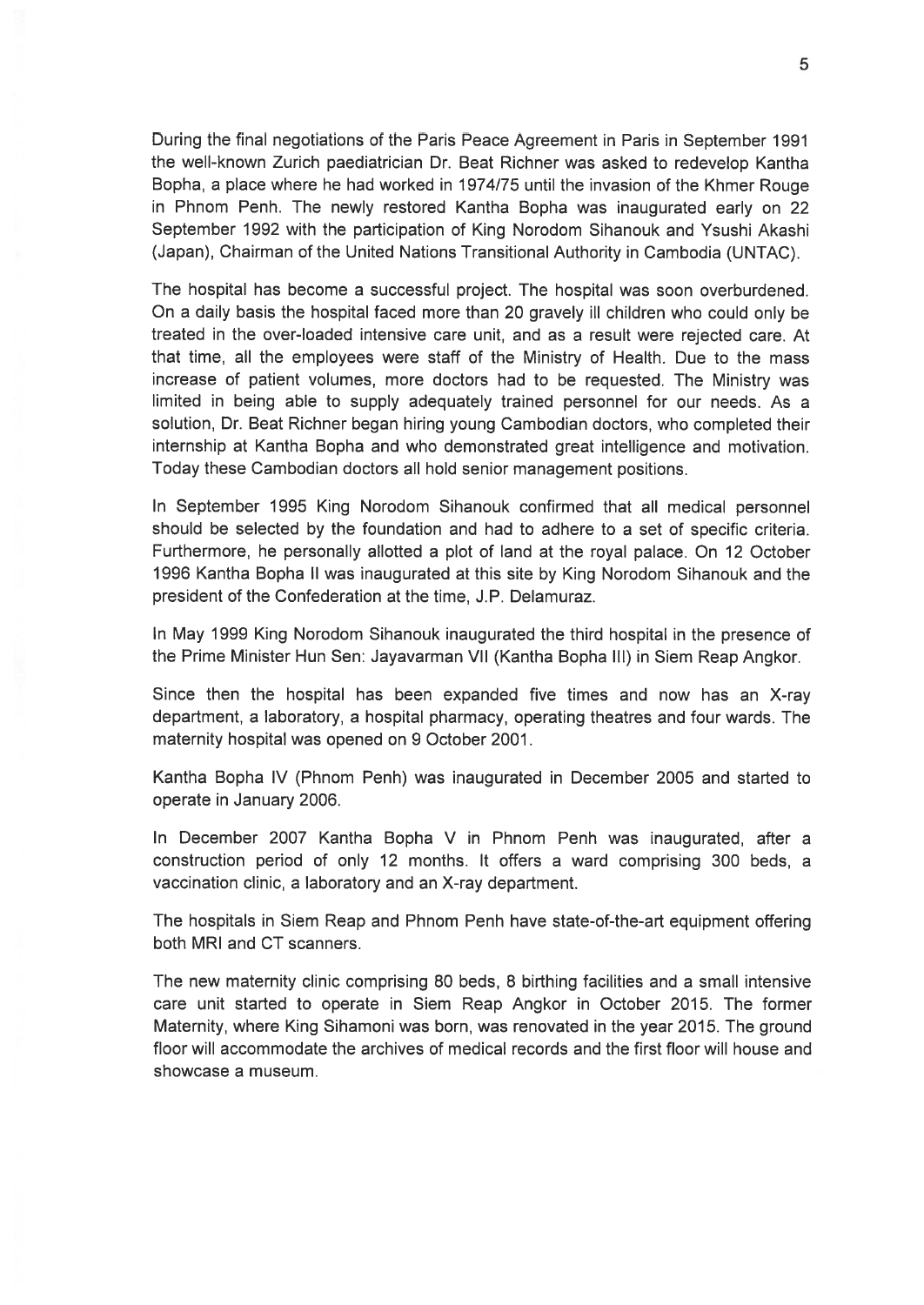### 2.2 Health Care Services

#### The figures for 2015

The primary task of the Kantha Bopha hospitals is to treat thousands of severely iii children suffering from infectious diseases (tuberculosis, dengue fever, encephalitis, meningitis, etc.), in an increasing number of cases also serious accidents.

We observe <sup>a</sup> constant increase of hospitalizations since 1992. The continuous increase of patient volume can be explained by the improvement of transport infrastructure and the continuing poor health care system in the country. The patients come from all of the 24 provinces. As <sup>a</sup> result, our hospitals have hospitalized 85% of severely sick children in Cambodia. With respec<sup>t</sup> to dengue fever the number has amounted to 92% of the severe cases.

The increase in the number of patients is also related to the factor that the poor population is becoming poorer. Those people can simply not afford the costs in the public and the private health sector. 80% of the Cambodians are poor farmers. As is generally known, any treatments at Kantha Bopha ate free of charge. There is <sup>a</sup> further factor that does not preven<sup>t</sup> rich Cambodians to take their children to Kantha Bopha or to have their children born at Jayavarman VII, in large part due to the significantly inadequate quality and hygiene in the public and private health sector. Large family donations continue to rise as <sup>a</sup> result and Kantha Bopha remains <sup>a</sup> bona fide solution for the hospitalization or birth of one of their children.

In 2015 alone, the number of severely ill children who needed to be hospitalized amounted to 137,270. These severely II children, that would normally have no chance of survival without hospitalization, are fully cured following their release from the hospital. Incidentally, we have ye<sup>t</sup> to see <sup>a</sup> recurrence of the infection of tuberculosis (endemic in Cambodia) or dengue fever in the last 24 years.

The number of outpatient treatments of sick children amounted to 766,006. Before being admitted to the polyclinic <sup>a</sup> triage is completed by the doctors. The children who were not seriously ill and were therefore released following triage have therefore not been accounted for in our data.

In the year 2015, 21,474 surgical operations were performed (2014: 18,335). Furthermore, there were 21,900 births at the maternity clinic Jayavarman VII (Kantha Bopha III).

The mortality rate at the Kantha Bopha hospitals was only 0.3% in 2015. Please find further details in the attached table "Global Admission" (enclosure 3).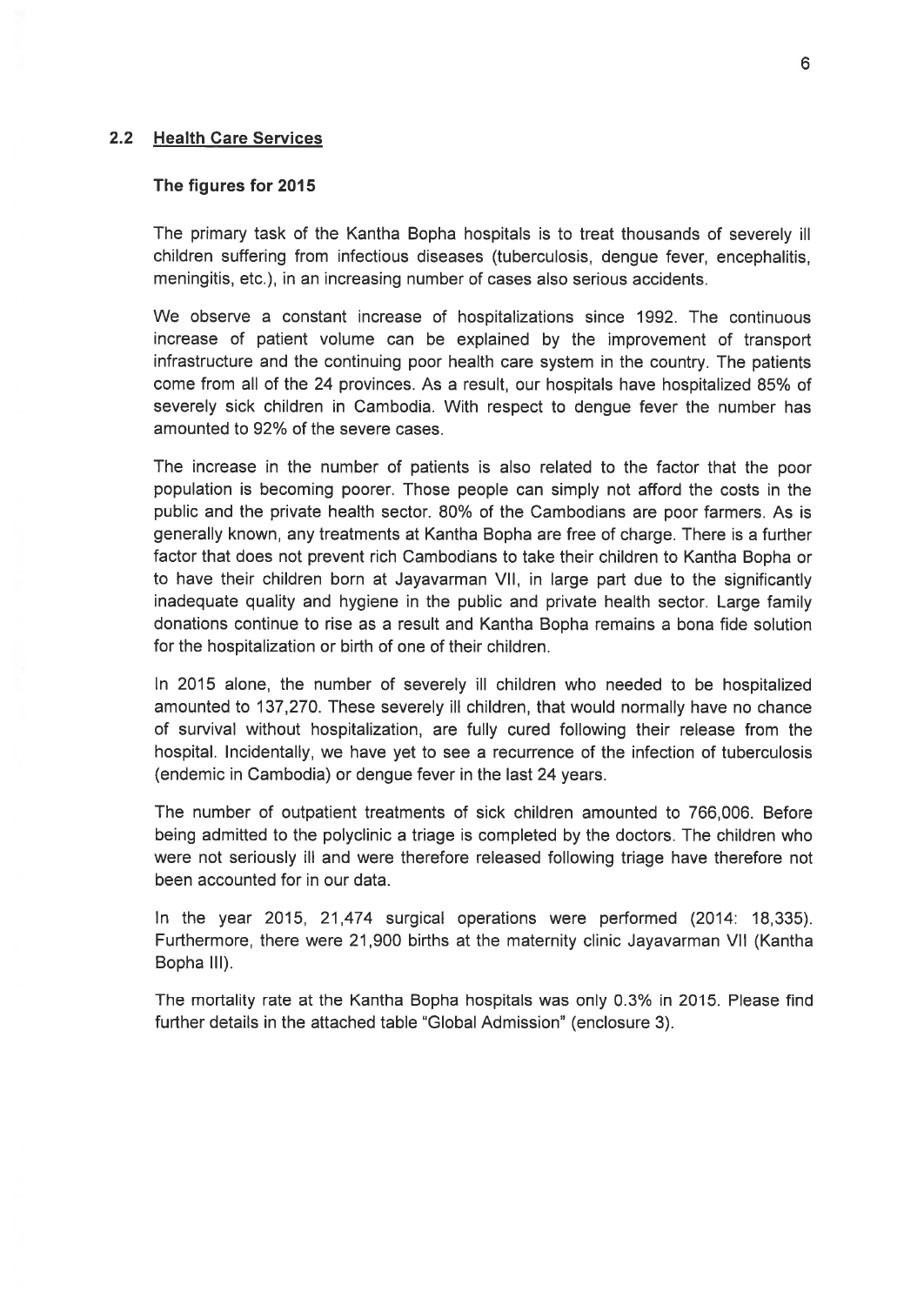#### Heart surgery and invasive cardiac catheterizations

As reported previously, the illnesses with the highest mortality rate in our hospitals are the consequences of congenital heart defects.

In March 2011, Prof. Oliver Kretschmar introduced invasive cardiac catheterizations. Our team is now capable to perform them on its own.

This is made possible because all the hospitals' infrastructure function at very high levels: the laboratories, the blood bank, the intensive care units, and the diagnostic facilities. Notably, the around-the-clock discipline of the employees has been outstanding and practically and intellectually rewarding. Conversely, this is not the case in Cambodia outside of Kantha Bopha.

# The Kantha Bopha Hospitals have the status of University and governmen<sup>t</sup> hospitals

The Director of Kantha Bopha Phnom Penh, Prof. Ky Santy, the Director of Kantha Bopha (Jayavarman VII), Siem Reap, Prof. Yay Chantana, both woman surgeons in Siem Reap, Prof. Keo Sokha and Prof. Or Ouch, one of the two Heads of the maternity clinic, Prof. Tiw Say, the two Head surgeons in Phnom Penh, Prof. Pa Ponnareth and Prof. Chour Serey Cheddana, are regular professors at the Medical Faculty, Phnom Penh. Furthermore, 22 other colleagues are Iecturers. 160 students work as interns in our hospitals in the departments of paediatrics, surgery and obstetrics. The nursing college, which is affiliated with the Medical Faculty Phnom Penh, sends an annual attendance of 200 interns to the Kantha Bopha hospitals. Additionally, assistant medical technicians are trained in the Iaboratory and radiography.

Since 1994 (when only Kantha Bopha 1 existed), Kantha Bopha has been <sup>a</sup> department of the Health Ministry. At the reques<sup>t</sup> of Dr. Beat Richner, the Prime Minister Hun Sen signed <sup>a</sup> sub-decree in December 2014 which states that Kantha Bopha III (Jayavarman VII) in Siem Reap Angkor is its own department of the Health Ministry. This is of grea<sup>t</sup> importance for the long-term continuation of Kantha Bopha in its predefined structure with decent salaries for its 2,500 Cambodian employees in <sup>a</sup> manner free of corruption and its policy of free treatment for everyone.

### 2.3. Health Care Professionals

At the end of 2015, the foundation employed <sup>a</sup> total of about 2,500 local employees in the five hospitals in Phnom Penh and Siem Reap Angkor. In addition to Dr. Beat Richner, Head of the Kantha Bopha hospitals, the only other foreign employee working for the foundation in Cambodia is Dr. Denis Laurent (Head of Laboratory and dual citizen of both France and Cambodia).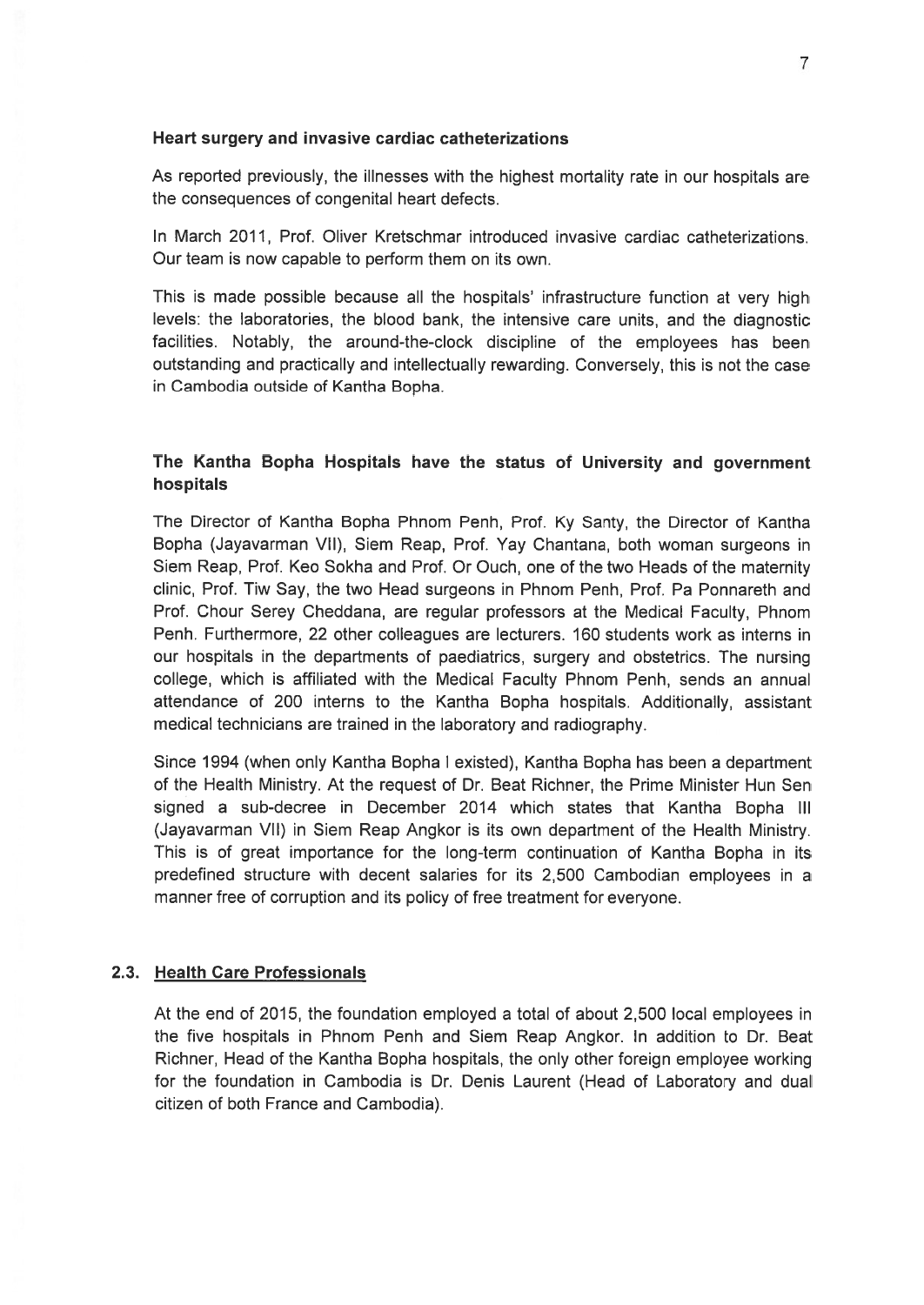The Kantha Bopha hospitals operate sustainably and with the very high quality collaboration with the Cambodian employees. The medical education and training of the younger colleagues are enhanced and maintained in <sup>a</sup> sustainable way. All the head doctors are aged between <sup>42</sup> and 49 and eagerly train their younger colleagues in the most professional manner.

## 3. Foundation Board and Management

During the twa meetings of 27 January 2015 and 8 May 2015 the foundation board focussed an the statutory business. In January 2015, Tiziano Tuena was elected <sup>a</sup> member of the foundation board and treasurer.

The Compensatory and Audit Committee met on 20 April 2015 and was presided over by Dr. iur. Florian von Meiss. The body reviewed the compensation of the managing staff as well as the expenditures relating to bookkeeping, donations and public relations matters.

In October <sup>2015</sup> the President and the Vice-President visited the Kantha Bopha Hospitals and the new Maternity.

The Foundation Board wishes to thank Intercontrol AG for its transparent and precise bookkeeping and the monthly reports an current financial status. We are also very grateful for the competent care of the business in connection with legacies, bequests and all the correspondence with donors. In 2015, PricewaterhouseCoopers AG (PwC) controlled the annual results as our appointed auditors.

# 4. Financial Concerns — Donations — Public Relations

# 4.1. Annual Financial Statement

The Annual Financial Statement for 2015, approved by the Foundation Board on 9 May 2016, closed with assets af CHF 52,694,668.22 and <sup>a</sup> surplus of CHF 12,865,881 .69.

The organisation capital (equity) therefore increased by CHF 12.9 million to CHF 52.1 million. This development allows ta provide for <sup>a</sup> finance period of the next 12 months' period for hospital operation.

For the first time, the Annual Financial Statement 2015 was carried aut accarding to the requirements of standard SWISS GAAP FER. The financial effects of this first-time application of CHF 23,088.00 are marginally apparen<sup>t</sup> in 'Statement of the change in capital". The audit report by PwC of 9 May 2016 contains no limitations or details and recommends that the Foundation Board approve the Annual Financial Statement.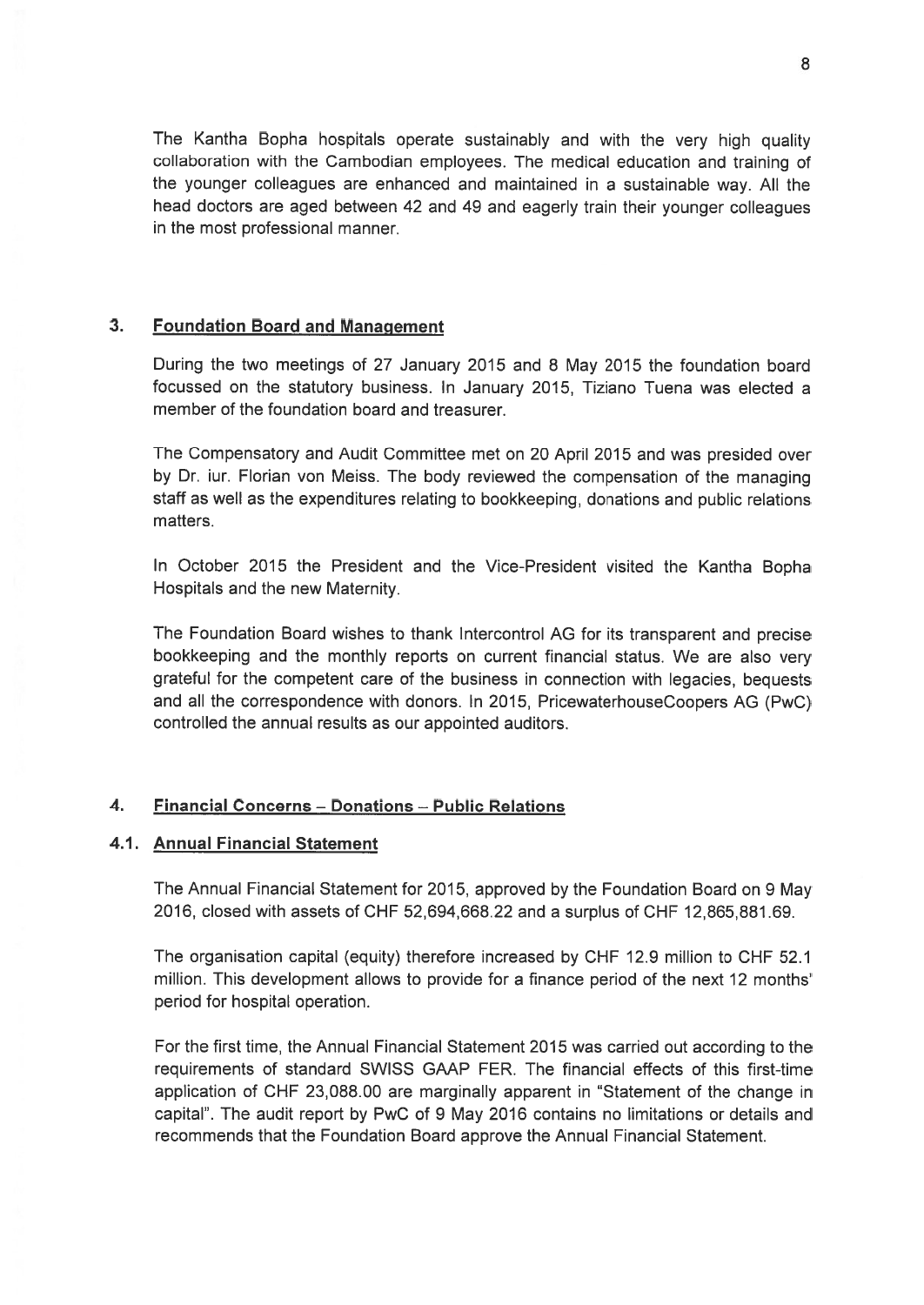Our accounting contains two matters of particular concern:

- Due to the unstable political situation and the lack of legal security, the investments are debited directly from the expenditures.
- Under Cambodian law, the purchase of real estate by <sup>a</sup> Swiss Foundation is not permitted, three <sup>p</sup>lots of land are held in trust by Dr. Denis Laurent, member of the hospital managemen<sup>t</sup> and French-Cambodian dual national. There is written evidence of the corresponding trust relationship.

After <sup>a</sup> surplus of expenditures of CHF 6.5 million the previous year, the revenue surplus in <sup>2015</sup> amounts to CHF 12.9 million. The continued positive results are mainly due to the following factors:

- The donations rose to CHF 44 million (best result since the creation of the foundation in 1992; previous year: CHF 34.7 million). This encouraging result was also due to <sup>a</sup> donation of about CHF 6.4 million by the Cambodian King. The legacies increased by approximately 3.2 million to 11.5 million compared to the previous year (CHF 8.3 million), whereas the large donations (donations of more than CHF 100,000.00) diminished by CHF 0.7 million to 5.6 million.
- The expenditures for the operation of the hospitals in Cambodia ("project expenditure Cambodia") were higher than in the previous year and increased by CHF 4.8 million to CHF 37.7 million. This increase is in particular due to higher personnel costs (CHF 1.5 million), higher costs for medication (CHF 1.6 million), higher operating costs (0.5 million) and investments in medical equipment and building extensions (CHF 1.2 million).
- The "infrastructure expenses Switzerland" (expenses for fundraising, genera<sup>l</sup> advertisement expenditures and administrative costs) amount to about CHF 2.3 million and is by CHF 0.2 million higher than the previous year.

The par<sup>t</sup> of our administrative costs confirmed by PwC is in keeping with the average of the pas<sup>t</sup> three years at 5.88 % (previous year: 6.95 %) of the total revenues (without revaluation of the property), which is an efficiently bw ratio and representatively reflects <sup>a</sup> lean organisational process.

The administrative costs mainly comprise public relations, including advertisements, IT, administration of donations, thank-you letters, bookkeeping and auditing costs.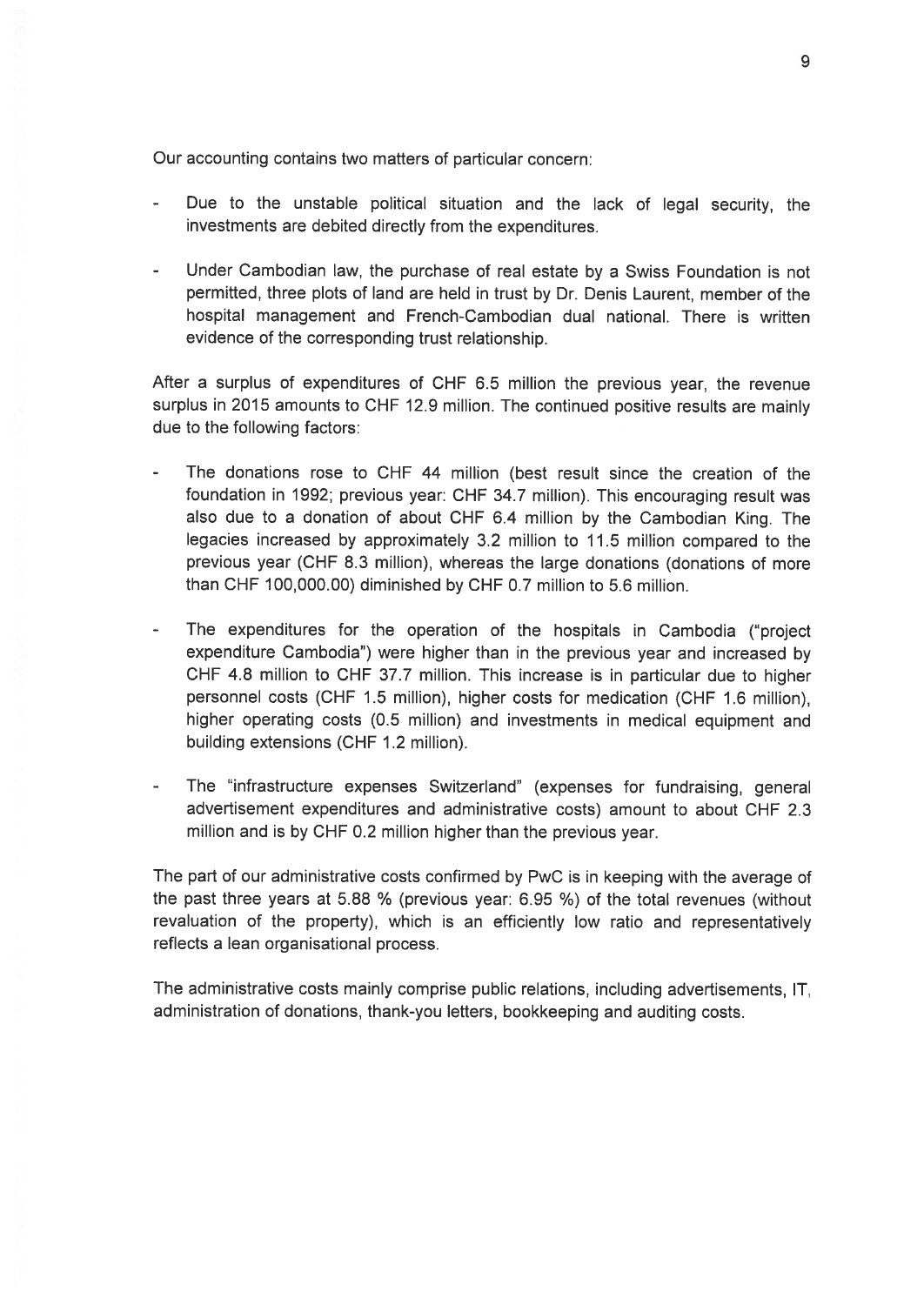## 4.2. Public Relations

In addition to his role as Head of the five hospitals, Dr. Beat Richner shows tireless dedication to generate donations. He informs on the current activities of the hospitals in the regular advertisements (see also enclosure 1).

In 2015 we carried out <sup>a</sup> total of three mailings in March, June and November (including flyers for the 20 franc note campaign 2015 in March).

Dr. Beat Richner continued his weekly information sessions in Siem Reap, accompanied by his cello concerts. Every Saturday evening, Dr. Beat Richner informs an international audience in the auditorium of the Siem Reap hospital about current medical, political and financial aspects of his activities.

In order to inform donors and to generate donations, Dr. Beat Richner travels to Switzerland twice or three times <sup>a</sup> year. In 2015 he gave concerts at the KKL in Lucerne, in the Grossmunster in Zurich and in the Klosterkirche Einsiedeln.

The 24<sup>th</sup> gala performance of the Circus KNIE took place in Zurich on 12 May 2015.

## 5. Thanks

The foundation is grateful for the nearly 100,000 donors and the many companies and foundations for their financial and ideological suppor<sup>t</sup> of the Kantha Bopha hospitals during the year 2015.

The contributions of the Cambodian governmen<sup>t</sup> have been doubled, from USD 3 to USD 6 million, by Prime Minister Hun Sen. These proceeds were paid directly to our foundation thus averting payments to the Cambodian Ministry of Health.

The yearly contributions of the Swiss confederation have remained at CHF 4 million.

We would like to address our thanks to the governments of Cambodia and the Swiss Confederation for their regular suppor<sup>t</sup> and hope for <sup>a</sup> further increase in their participation.

We thank Circus KNIE for their continued hospitality for 24 years by continuing the traditional Knie Gala, where friends of the foundation can enjoy the exciting programme.

Furthermore, we thank the media for their interest and their continued coverage of Dr. Beat Richner and his aid agency. Special thanks go to the Schweizer Illustrierten for their many years of loyalty and favourable editorial.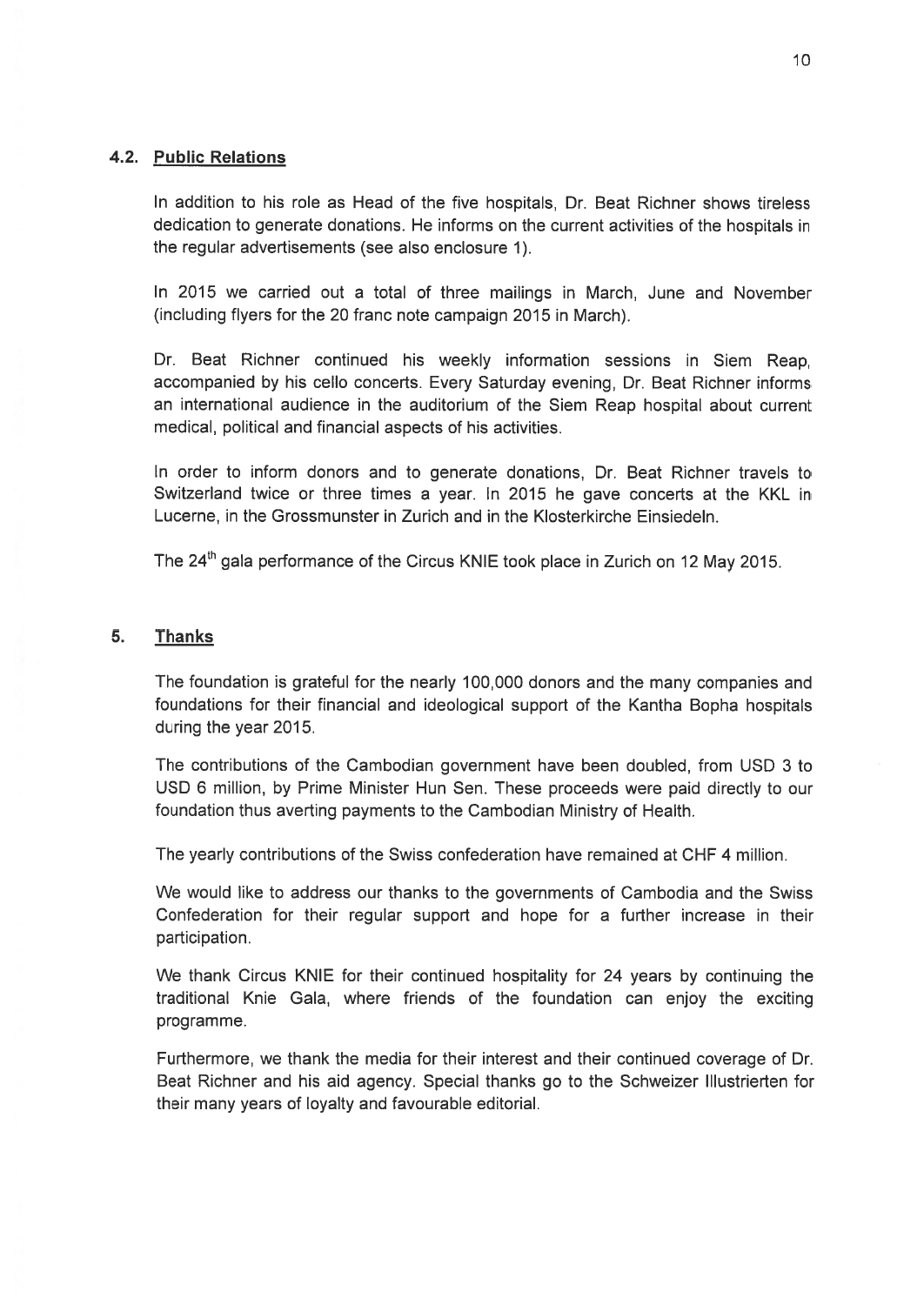Warmest thanks to our donors. You know:

Every franc helps to heal, save and prevent.

Zurich, 9. Mai 2016

For the foundation board:

Schri

Dr. iur. René Schwarzenbach Dr. med. Alfred Löhrer

A. Lõlum

President **President Honorary President and member of the** foundation board

Enciosures:

- Advertisement of 5 February 2016
- -Appointment of Dr. Beat Richner as Advisor of the Ministry of Health
- -Table "Global Admission"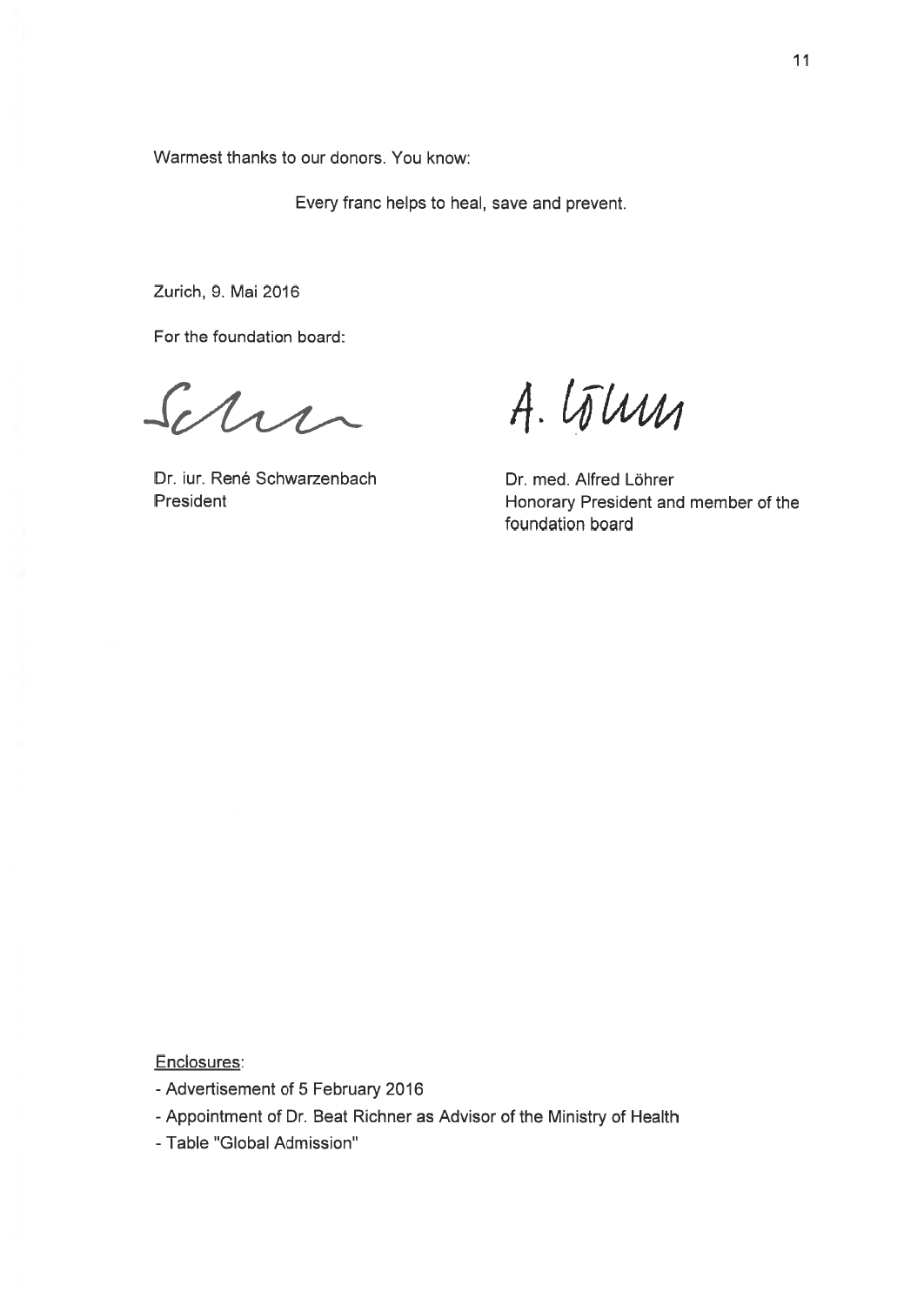Dr. Beat Richner, Kantha Bopha Children's Hospitals Phnom Penh/Siem Reap Angkor, 5. februar 2016

# Kantha Bopha nun ein erprobtes und erfolgreiches Modell für die arme Welt

Am 5. Februar 1992 unterzeichnete ich im Gesundheitsministerium in Phnom Penh ein »Memorandum of Understanding» zur Restoration und dem Betreiben des damals kleinen, vom Krieg zerstörten, Kinderspitals Kantha Bopha in Phnom Penh, wo ich 1974/75 als Kinderarzt des Schweizerischen Roten Kreuzes gearbeitet hatte bis zum Einmarsch der Roten Khmer in Phnom Penh.

Seither haben wir fünf Kinderspitäler und eine Gebärklinik gebaut und zeitgemäss ausgerüstet, um so korrekte Diagnosen stellen zu können, die erst korrekte Behandlungen ermöglichen.

1.516.471 Million schwer kranke und schwer verunfallte Kinder wurden hospita ilsiert seit September 1992. 80% dieser Kinder hätten keine Chance gehabt ohne diese Hospitalisation. Ferner hätten Tausende eine lebenslängliche Behinderung davon getragen.

14.837.155 Millionen kranke Kinder wurden in den Polikliniken behandelt.

<sup>1998</sup> bauten wir Kantha Bopha III Uayavarman VII) in Siern Reap Angkor, wo wir <sup>2001</sup> eine Gebärklinik angegliedert haben, die wir 2015 erweitert haben. Da erfolgten 192.897 Geburten. Die Gebärklinik ermöglicht dem Neugeborenen einen guten Start ins Leben. Die Integration der Gebärklinik in eine Pädiatrie mit Neonatologie, lnfektiologie und Chirurgie bietet dem Neugeborenen optimale Sicherheit.

Tausende von Müttern konnten vor dem Tode bewahrt werden, Mütter die an Eklampsie (hoher Blutdruck, Krämpfe) oder an Krankheiten wie Lungen-Tuberkulose, Malaria, Dengue-Fieber und Hirnentzündungen litten.

1.390.323 Million Schwangerschaftskontrollen wurden durchgeführt, dank denen eine optimale Geburt, optimal für Mutter und Kind, erfolgen konnte.

Seit 1992 hat das alles unsere Stiftung 563 Millionen Schweizer Franken gekostet.

2500 kambodschanische Mitarbeitende erbringen tags und nachts diese enormen Leistungen vor Ort. Sie erhalten korrekte Löhne, so nimmt niemand den Patienten-Familien Geld ab, niemand arbeitet ausserhalb des Spitals, alle arbeiten in Rotation jeden vierten Tag auch nachts.

Bis zu 140 schwer kranke und schwer verunfallte Kinder kommen nachts in unsere Spitäler. 60% der Geburten erfolgen nachts. Es besteht keine Korruption. Alle Behandlungen sind kostenfrei für alle. Die meisten Familien sind elendiglich arm, sie kommen aus allen Provinzen in unsere Spitäler.

Und trotzdem weisen unsere Spitäler erwiesenermassen weltweit das beste Verhältnis Kosten/Heilungsrate auf.

Die Kantha Bopha Spitäler sind Universitätsspitäler, Studierende der Medizin, der Krankenpflege, der medizinaltechnischen Berufe, werden ausgebildet, und selbstverständlich auch unser Staff von 2500 Kambodschanerinnen und Kambodschanern.

So hat sich Kantha Boplia seit 1992 in pragmatischer Weise zu einem effizienten Modell für die arme Welt entwickelt.

4,7% der Gelder, die seit 1992 in unsere Stiftung gelangten, stammen von der kambodschanischen Regierung, 8,9% vom Bund (DEZA).

86.4% sind private Spenden, die meisten aus der Schweiz, für die wir von ganzem Herzen danken. Eine gesamte Generation wurde in Kambodscha, zerrüttet von Krieg, Korruption und der Terrorherrschaft der Roten Khmer, nachhaltig vor Ort gerettet, dank Ihren Spenden.

Jeder Franken hilft heilen, retten und vorbeugen. Nochmals herzlichen Dank.

Dr. Beat Richner, Gründer und Leiter der Kantha Bopha Spitäler, seit 1992

PC 80-60699-1 — IBAN-Nr. CH98 0900 0000 8006 0699 1 www.beat-richner.ch - www.facebook.com/dr.beat.richner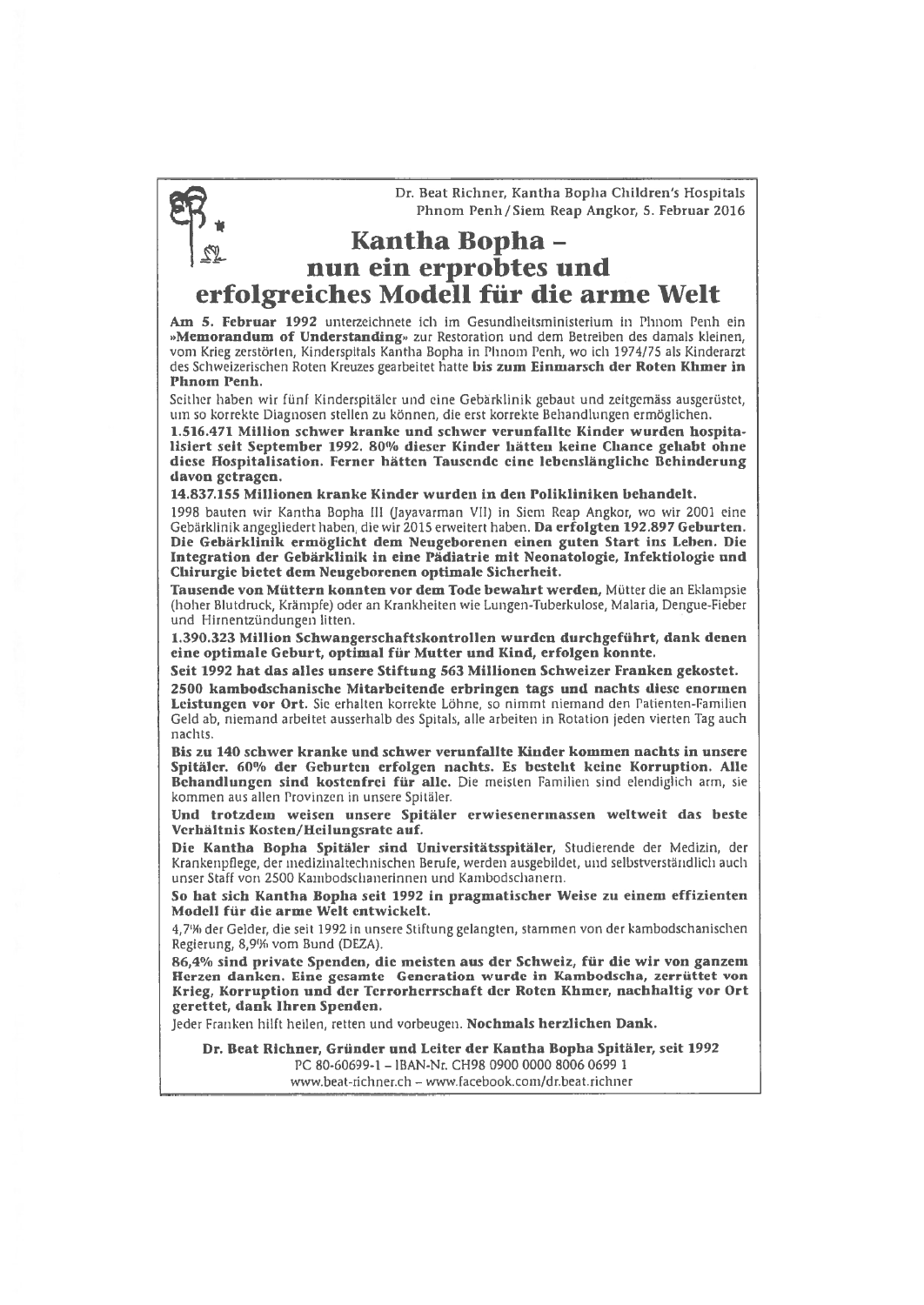# The first Quarter Period 2016 was most busy at Kantha Bopha

# It ended by a great and wonderful surprise on March 29th

# Facts and figures, January/February / March 2016:

199 118 sick children were treated in the outpatient stations

144 706 healthy chuldren were successfully vaccinated against the Japanese Encephalitis (1EV]

# 34 953 severely sick chuldren bad to be hospitalized. Without this hospitalization thousands would have died and hundreds would be handicapped all life long

5500 surgical operations had to be done

33 742 pregnan<sup>t</sup> women were controlled and treated in the outpatient station of our maternity at Jayavarman VII in Siem Reap Angkor. There were 5829 deliveries

All treatment is free for all. Most families are very poor. No one stafftakes money from the families. No one staff is working outside in a private business or a private clinic. 25% of the staff is working the night. The most severely sick children are brought at night to the hospitals. The "System Kantha Bopha" makes our Hospitals successful. People trust in the Kantha Bopha Hospitals.

And at the end of the first quarter period of 2016, on March 29<sup>th</sup>, I was appointed Advisor to Ministry of Health, corresponding to the rank of <sup>a</sup> Secretary of State, by <sup>a</sup> royal decree signed by His Majesty King Norodom Sihamoni on the recommendation of Prime Minister Samdech Hun Sen and the Minister of Health, His Excellency Prof. Mam Bun Heng. We are very thankful for this honor. lt will help to contain the sustainability of the Kantha Bopha Hospitals for the years to come.



Dr. Beat Richner, founder and Head of Kantha Bopha since 1992